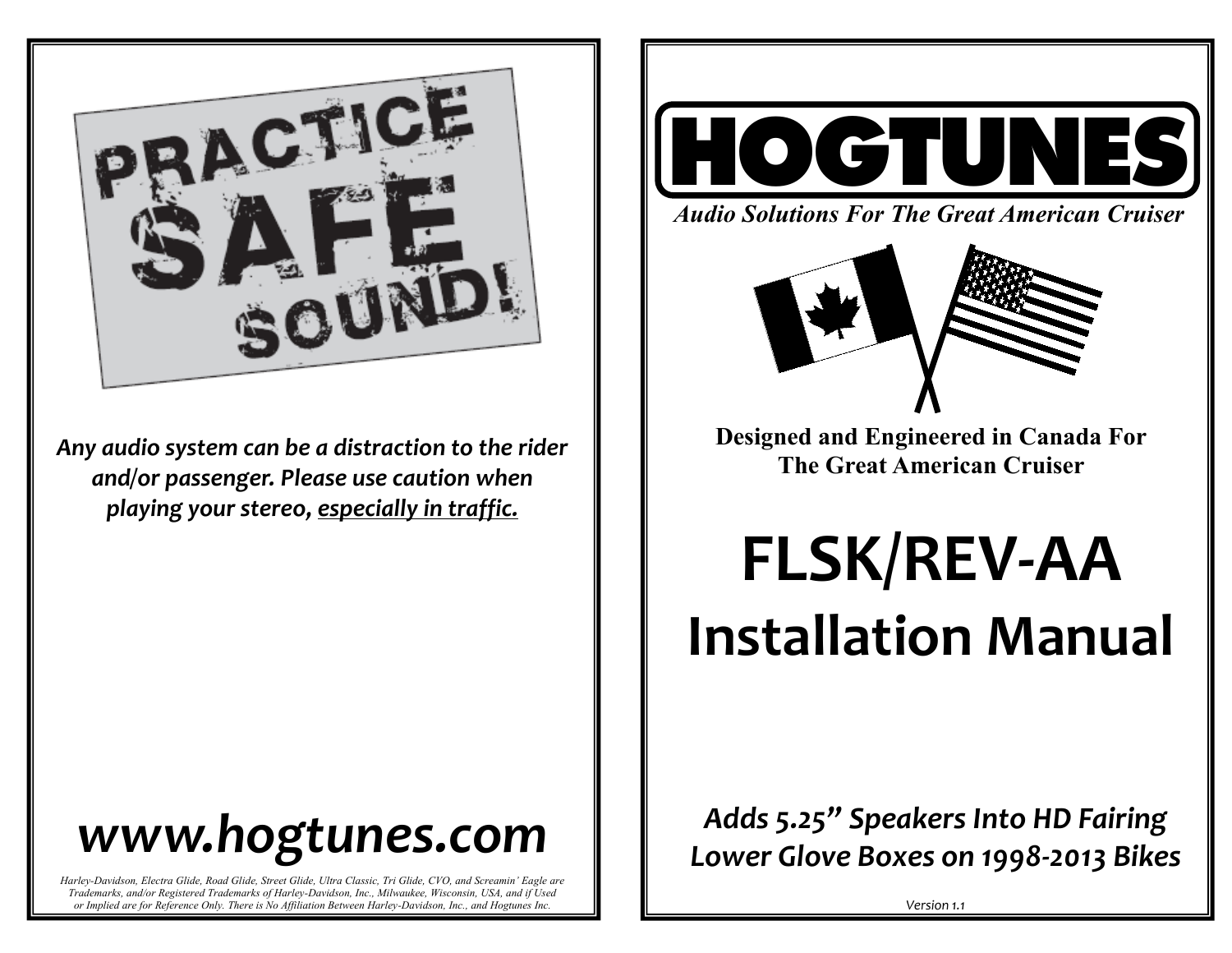**Thank-you for choosing the Hogtunes FLSK/REV-AA Fairing Lower Speaker Kit with Amplifier! Since positive word of mouth is the best way to grow our business, we want your new system to work as well as it was designed to. If you have any questions or concerns, we are here to help. Email tech@hogtunes.com, or call us during regular business hours (EST) at (705)-719-6361. If you still need help, please consider a professional installation by your motorcycle dealer.** 

### **Please read these important points before getting started!**

- **\* In its most common configuration, the supplied amplifier will power the lower speakers, and your radios built in amplifier will power the front speakers which is how this manual is written. If you are installing this kit on a bike with an existing amp, CVO® Ultra Classic, or CVO® Road Glide Ultra, please email tech@hogtunes.com for more Information. There are too many ways to make this kit work and have them all in this manual, so we will send install instructions specific to what you are doing.**
- **\* FLSK/REV works on 1998-2013 bikes with a factory radio and Ultra Classic style fairing lowers. This kit WILL NOT work if you have a 1998-2009 Road Glide with the FLTR Road Glide specific lowers offered in those years.**
- **\* This kit cannot be used on 2011-2013 CVO® Street Glide or Road Glide Models that came with factory amplifiers.**
- **\* For 1998-2013 Street Glide/EG Classic/Ultra Models, if you have something on top of the radio already, and the amp in this kit will not fit, you can use Hogtunes 2CHSP (Drag Specialties Part # 4405-0234) mounting plate to relocate the amp between the radio and brake side speaker.**
- **\* For ALL Road Glide Models, Hogtunes RG Adaptor kit (Drag Specialties Part # 4405-0096) is required to install the amplifier properly!**

### **Getting Started:**

**Step #1: Remove the seat, and both wires (+ and -) from the battery.**

**Step #2: Remove the outer fairing/headlamp assembly. Refer to a service manual if you need help with this. Note: A towel on the front fender can help prevent scratches or "dings" from dropped tools or fasteners etc.** 

**Step #3: On Street Glide/Ultra Models, the amplifier gets mounted to the top of the factory radio using the supplied "hook and loop" adhesive, and must sit so you can read the text on top of the amplifier as shown in Diagram 1.1 .The amp needs to mount as far back on the radio as possible so the fairing can go back on. The minimum distance from the back of the radio to the most forward edge of the amplifier is 5/8" (15mm). On pre-2006 model bikes, it is a tight fit, but will go. 2006 and newer Ultras have the CB Radio mounted on top of the radio. The hook and loop adhesive is strong enough to have half the amp sitting on top of the CB radio as shown in Diagram 1.2. Model 2006 and newer non-Ultras have a "bump" on top of the radio that runs down the center of the radio.** 

## **Technical Specifications:**

#### **Hogtunes REV 200-AA Amplifier**

| RMS Power at 2 Ohms:100 watts x 2 |  |
|-----------------------------------|--|
| Freq. Response:30hz-25khz         |  |
|                                   |  |

#### **Hogtunes 352F-AA Front Speakers**

| Frequency Response: 55hz-25Khz |  |
|--------------------------------|--|
|                                |  |
| Nominal Impedance: 2.0 Ohms    |  |
|                                |  |

## **Warranty Information:**

Please Record Your Amplifier Serial # Here:

**Hogtunes speakers are warranted for a period of 20 years. The REV 200-AA Amplifier is warranted for 3 years from original purchase date. Proof of purchase is required for all warranty claims. The warranty applies to the original retail customer and is not transferable. Please contact Hogtunes for all warranty claims. Products found to be defective during the warranty period will be repaired or replaced (with a product deemed to be equivalent) at Hogtunes sole discretion. Hogtunes complete warranty policy is available on our website at www.hogtunes.com/warranty.html.**

*IMPORTANT: In the event of a warranty claim, please fill out the form in the Warranty section of our website. Valid claims will have an Return Authorization Number (RA#) generated which MUST be visible on the outer box when it arrives to our offices.* 

# *Goods Arriving Without an RA# will be refused!*

## **What Is Not Covered:**

**1) Any expense related to the removal or re-installation of Hogtunes products.**

- **2) Repairs to these products performed by anyone other than Hogtunes.**
- **3) Subsequent damage to any other components.**
- **4) Any product purchased from a non-authorized Hogtunes dealer.**
- **5) Damage to Hogtunes products due to an accident or collision.**
- **6) Hogtunes Amplifiers with broken or removed "warranty void" stickers.**
- **7) Damage due to water from custom installations.**
- **8) Damage from incorrect installation, improper use, abuse or modifications.**
- **9) Damage to inbound product due to improper packing.**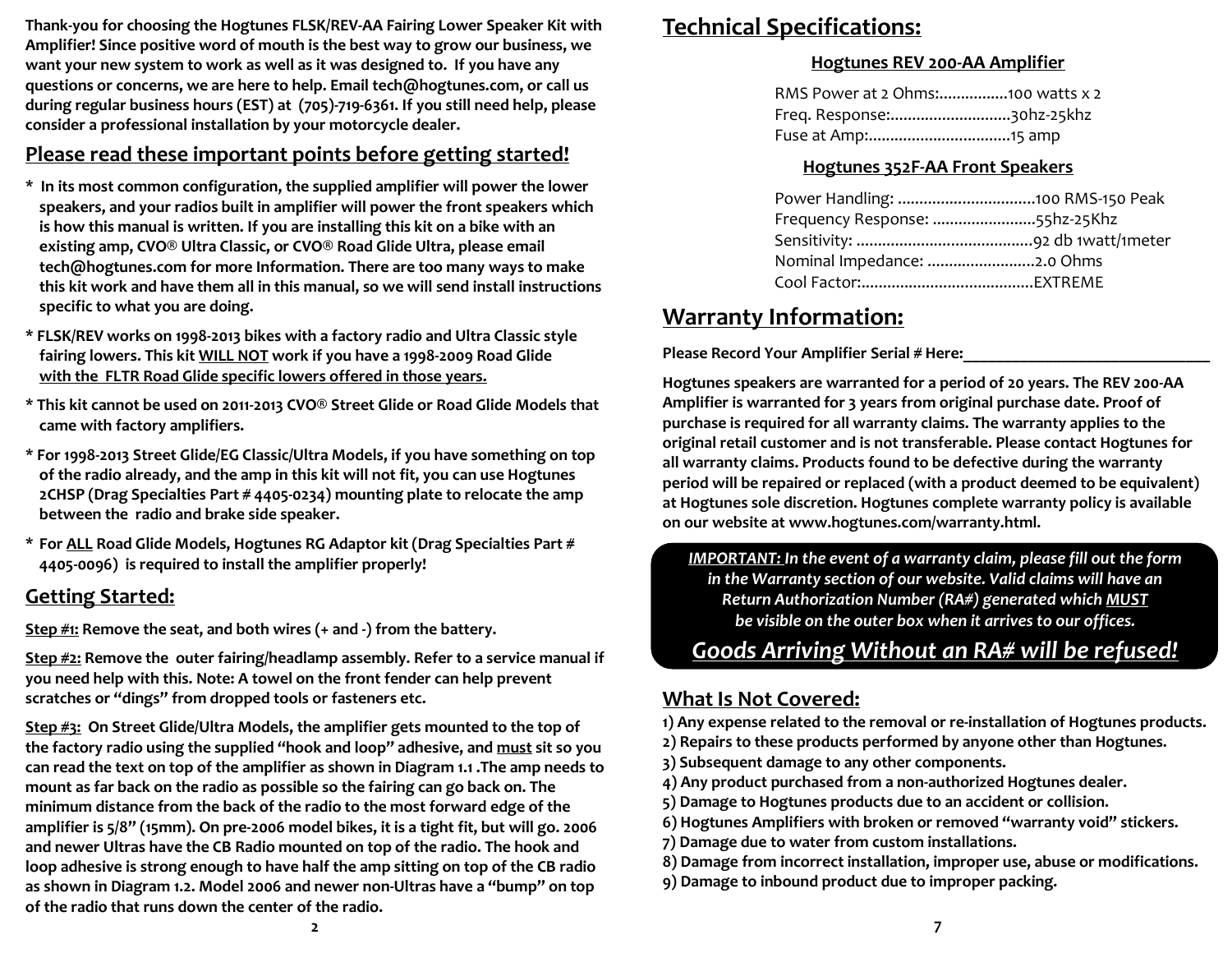**Step#5: Locate the silver "posts" with the hex key opening and put silver lock washers and washers on them. Place a 352F-AA speaker into opening in adaptor. Start each thread into the brass inserts in the angled speaker holder BY HAND! After all the threads are started, use supplied hex key to tighten speaker into place. Press the grill into place by lining up the holes on the inside of the grills on to the silver posts. Please make sure all 4 rubber "sockets" on the back side of the grills line up with all 4 silver posts! Grills may come of while riding if all 4 posts/sockets are not together!**

**Step#6: Once everything is complete in both lowers, use the supplied wire ties to secure the exposed speaker wires to the crash bar. Moving back into the fairing, use supplied wire ties to secure the amplifier harnesses to the bike.** 

**Step#7: Turn the stereo on, and test to make sure all 4 front speakers are working. The front speakers will turn on immediately, and the fairing lower speakers will turn on after the amplifier delay of about 2 seconds. On the clutch side of the amplifier is the amp level. Adjusting the amp level sets the "balance" between front and fairing lower speakers. It is recommended that you start with the level at "0" and turn up (+3)or down (-3) if desired. Re-install the seat making sure the amplifiers "+" and "-" connectors are positioned in such away so they will not bend or break when the riders weight is on the seat. Note: Sound quality is best with the fairing mounted and secured on the bike.** 

## **Before re-installing outer fairing, turn front wheel to each extreme side making sure any wiring is not impeding the steering of the motorcycle. Failure to do so can result in serious injury or death!**

**Re-install the fairing and the new addition to your bike is ready to enjoy!**

**Note: All grill cloth will fade in time. We have had great success painting these grills using Duplicolor® branded Fabric and Vinyl paint which can be found at virtually any auto parts store. Many riders will do all the bikes grills at the same time to freshen the entire bikes appearance.**

**When washing your bike, water may collect on speakers in lowers. Gently wipe of with a soft cloth before playing.**

**Cut the hook and loop adhesive in half and apply on either side of the bump. The amplifier will then mount flush. Note: Most adhesives work best at room temperature or higher.** 



**No CB Module present**

**Fig 1.2 Ultra Classic with amp on top of factory CB Module**

**Step #4: Locate the main power harness and plug it into the matching connector on the amplifier. Locate the 8 pin harness and plug it into "Audio Input" on the side of the amp. Locate the 4 wire harness with white/black, and red/black wires and plug it into the 4 pin blue plug on the input harness. Locate the 4 pin "lower harness" and plug it into the 4 pin black "amplified out" plug.**

**Step #5: On the audio input harness, locate the wire with the yellow heat shrink on one end. Unplug the factory speaker wires on the clutch side of the bike and plug the male connectors near the yellow heat shrink in to those. They will only go in one way. Also on the audio input harness, locate the wire with the green heat shrink on one end. Unplug the factory speaker wires** 

**on the brake side of the bike and plug the male connectors near the green heat shrink in to those. There is a black wire on the input harness with a "ring terminal" on one end which must attach to the radio using one of the screws as shown in Diagram 1.3**



**Step #6: Locate the white/black wires on the harness you plugged into the input harness and attach those wires directly to the clutch side fairing speaker. On that same harness, take the red/black wires, and attach them directly to the brake side fairing speaker.**

**Step #7: The orange wire is the "remote turn on lead" and tells the amp to turn on whenever it sees +12v (.5 amp min.). Unplug the center wire (+) on the cigarette lighter. Plug the orange lead from the amplifier directly onto the lighter using the female connector. Plug the factory lighter wire to the male "take off" connector which is part of the amps orange turn on lead.**